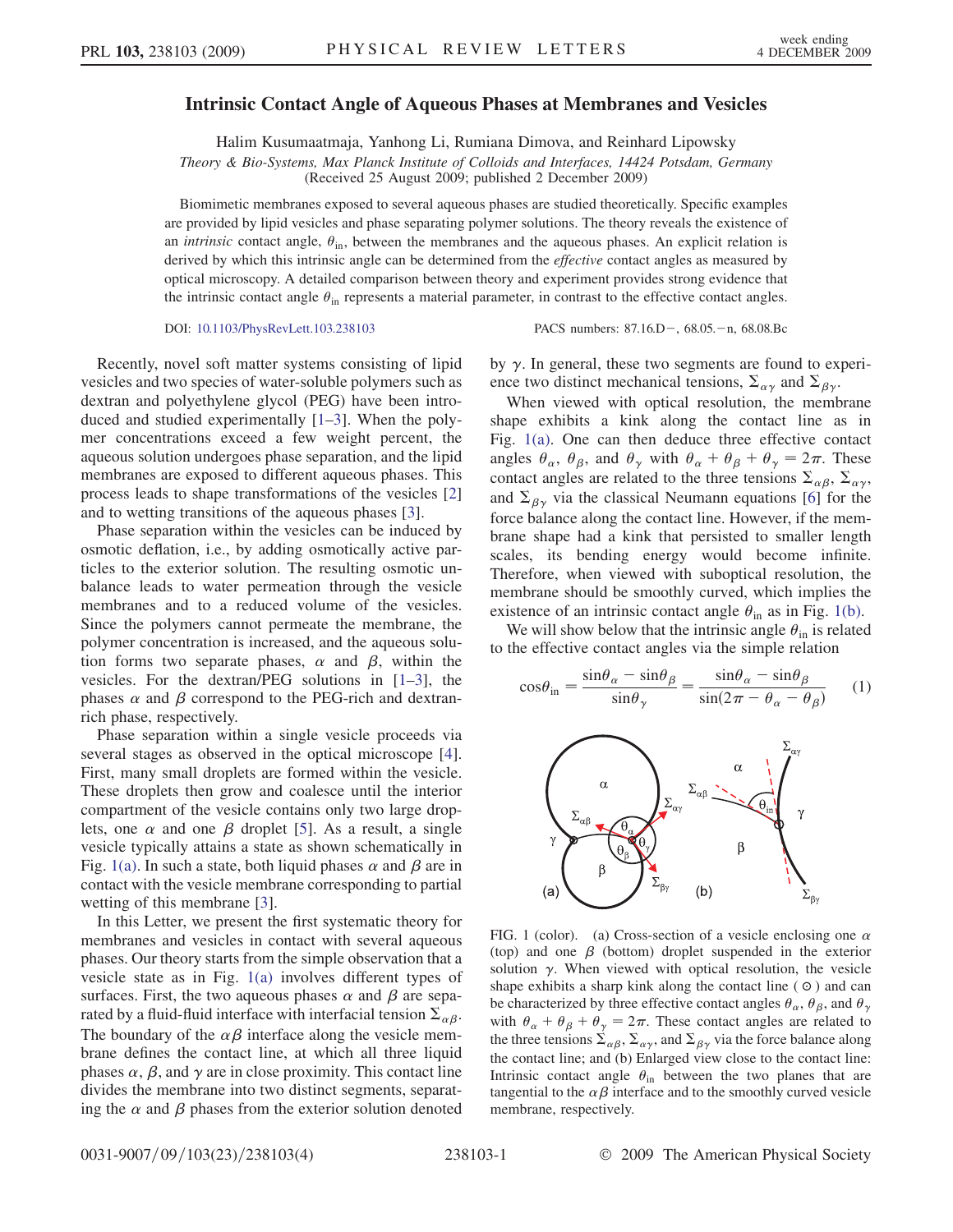up to corrections arising from the contact line tension. Thus, the numerical value of the intrinsic contact angle  $\theta_{\rm in}$  can be determined via relation ([1](#page-0-1)) using the effective contact angles  $\theta_{\alpha}$ ,  $\theta_{\beta}$ , and  $\theta_{\gamma}$  as measured by optical microscopy. Furthermore, a detailed comparison between theory and experiment provides strong evidence that the intrinsic contact angle  $\theta_{\rm in}$  represents a material parameter, whereas the tensions  $\Sigma_{\alpha\gamma}$  and  $\Sigma_{\beta\gamma}$  as well as the effective contact angles depend on the vesicle geometry.

Theoretical description.—To proceed, let us consider the various contributions to the total energy  $E$  of a vesicle as in Fig. [1\(a\).](#page-0-0) First, this energy contains two terms that depend on the volumes  $V_\alpha$  and  $V_\beta$  of the  $\alpha$  and  $\beta$  phases and on the pressure differences  $P_{\gamma} - P_i$  with  $i = \alpha$ ,  $\beta$  between the exterior phase  $\gamma$  and the two interior phases. Second, the  $\alpha\beta$  interface with area  $A_{\alpha\beta}$  and the two membrane segments with areas  $A_{\alpha\gamma}$  and  $A_{\beta\gamma}$  contribute three surface terms. Third, the contact line provides an energetic contribution proportional to its length  $L_{\alpha\beta\gamma}$  and to its line tension  $\lambda$ . Finally, the vesicle energy contains the bending energies  $E_{be,i}$  of the two membrane segments. Thus, the total energy has the form

<span id="page-1-0"></span>
$$
E = \sum_{i=\alpha,\beta} [E_{\text{dr},i} + E_{\text{be},i}] + \Sigma_{\alpha\beta} A_{\alpha\beta} + \lambda L_{\alpha\beta\gamma} \qquad (2)
$$

<span id="page-1-1"></span>with the "droplet" energies  $E_{dr,i} \equiv (P_{\gamma} - P_i)V_i + \sum_{i\gamma}A_{i\gamma}$ and the bending energies

$$
E_{be,i} = \int dA_{i\gamma} [2\kappa_{i\gamma} (M - M_{i\gamma})^2 + \kappa_{G,i\gamma} G], \qquad (3)
$$

which depend on the mean curvature  $M$  and the Gaussian curvature G of the membrane as well as on the bending rigidities  $\kappa_{i\gamma}$ , the spontaneous mean curvatures  $M_{i\gamma}$ , and the Gaussian curvature moduli  $\kappa_{G,i,\gamma}$ . The energy E as in [\(2\)](#page-1-0) and [\(3](#page-1-1)) is similar to the energy of vesicles with several intramembrane domains as studied previously in [\[7](#page-3-6)[,8](#page-3-7)]. The corresponding theoretical predictions in [[7](#page-3-6)] have been fully confirmed by several experimental studies [[9](#page-3-8)[–11\]](#page-3-9).

In order to simplify our description, we will now assume (i) that the two membrane segments have the same bending rigidity  $\kappa = \kappa_{\alpha\gamma} = \kappa_{\beta\gamma}$ , (ii) that the spontaneous mean curvatures  $M_{i\nu}$  can be neglected, and (iii) that the two membrane segments have the same Gaussian curvature moduli  $\kappa_G = \kappa_{G,\alpha\gamma} = \kappa_{G,\beta\gamma}$ , which implies that the Gaussian curvature moduli do not affect the vesicle shape because of the Gauss-Bonnet theorem [[12](#page-3-10)].

Vesicles enclosing two liquid droplets as in Fig. [1\(a\)](#page-0-0) are observed to be axisymmetric. The corresponding symmetry axis will be chosen to be the  $z$  axis, the distance from this axis will be denoted by  $\rho$ . The vesicle shape is then uniquely described by its one-dimensional contour  $(z(t), \rho(t))$  as shown in Fig. [2.](#page-1-2) The contour parameter t varies over two fixed intervals, and the integrals over the areas  $A_{\alpha\gamma}$  and  $A_{\beta\gamma}$  now become t integrals over  $t_0 = 0 \leq$  $t \leq t_1$  and  $t_1 \leq t \leq t_2$ . Thus, the values  $t_0 = 0$ ,  $t_1$ , and  $t_2$  correspond to the north pole, the position of the contact line, and the south pole, respectively, and the contact line length  $L_{\alpha\beta\gamma} = 2\pi\rho(t_1)$ . Two additional quantities that play an important role in the theory are the arc length  $s(t)$  and the tilt angle  $\psi(t)$ , see Fig. [2.](#page-1-2) Using this parametrization, the two volume terms in ([2\)](#page-1-0) become

<span id="page-1-3"></span>
$$
\sum_{i=\alpha,\beta}(P_{\gamma}-P_{i})V_{i} = \sum_{i=\alpha,\beta}(P_{\gamma}-P_{i})\int_{i}dt s'\rho^{2}\sin\psi
$$

$$
+(P_{\alpha}-P_{\beta})\Delta V_{\beta}
$$
(4)

where the prime indicates a derivative with respect to  $t$  and  $\Delta V_{\beta}$  denotes the volume of the spherical cap as indicated by the gray area in Fig. [2.](#page-1-2) Using the Laplace equation for the  $\alpha\beta$  interface, a combination of the  $\Delta V_\beta$  term in [\(4\)](#page-1-3) with the term  $\Sigma_{\alpha\beta}A_{\alpha\beta}$  in [\(2\)](#page-1-0) leads to

$$
(P_{\alpha} - P_{\beta})\Delta V_{\beta} + \Sigma_{\alpha\beta}A_{\alpha\beta} = \frac{2\pi}{3} \frac{(1 - \cos^{3}\theta)}{\sin^{2}\theta} \Sigma_{\alpha\beta}\rho(t_{1})^{2}
$$
\n(5)

where we have introduced the tangent angle  $\theta$  between the  $\alpha\beta$  interface and the horizontal plane, see Fig. [2.](#page-1-2)

<span id="page-1-4"></span>The total energy  $E$  of the vesicle now has the form

$$
\frac{E}{2\pi} = \sum_{i=\alpha,\beta} \int_i dt \mathcal{L}_i + \lambda \rho(t_1) + \frac{1}{3} \frac{(1 - \cos^3 \theta)}{\sin^2 \theta} \Sigma_{\alpha\beta} \rho(t_1)^2
$$
\n(6)

with the "Lagrange functions"

$$
\mathcal{L}_i = \frac{\kappa}{2} \rho s' \left( \frac{\psi'}{s'} + \frac{\sin \psi}{\rho} \right)^2 + \Sigma_{i\gamma} \rho s' \n+ \frac{1}{2} (P_\gamma - P_i) \rho^2 s' \sin \psi + \Upsilon (\rho' - s' \cos \psi) \quad (7)
$$

<span id="page-1-2"></span>

FIG. 2. Axisymmetric vesicle containing one  $\alpha$  and one  $\beta$ droplet. The coordinate along the symmetry axis is denoted by z, the distance from this axis by  $\rho$ , the arc length by s, and the local tilt angle by  $\psi$ . All of these variables depend on the contour parameter t with  $t_0 = 0 \le t \le t_2$ . The contact line is located at  $t = t_1$ , the gray area corresponds to the spherical cap with volume  $\Delta V_\beta$  and tangent angle  $\theta$ .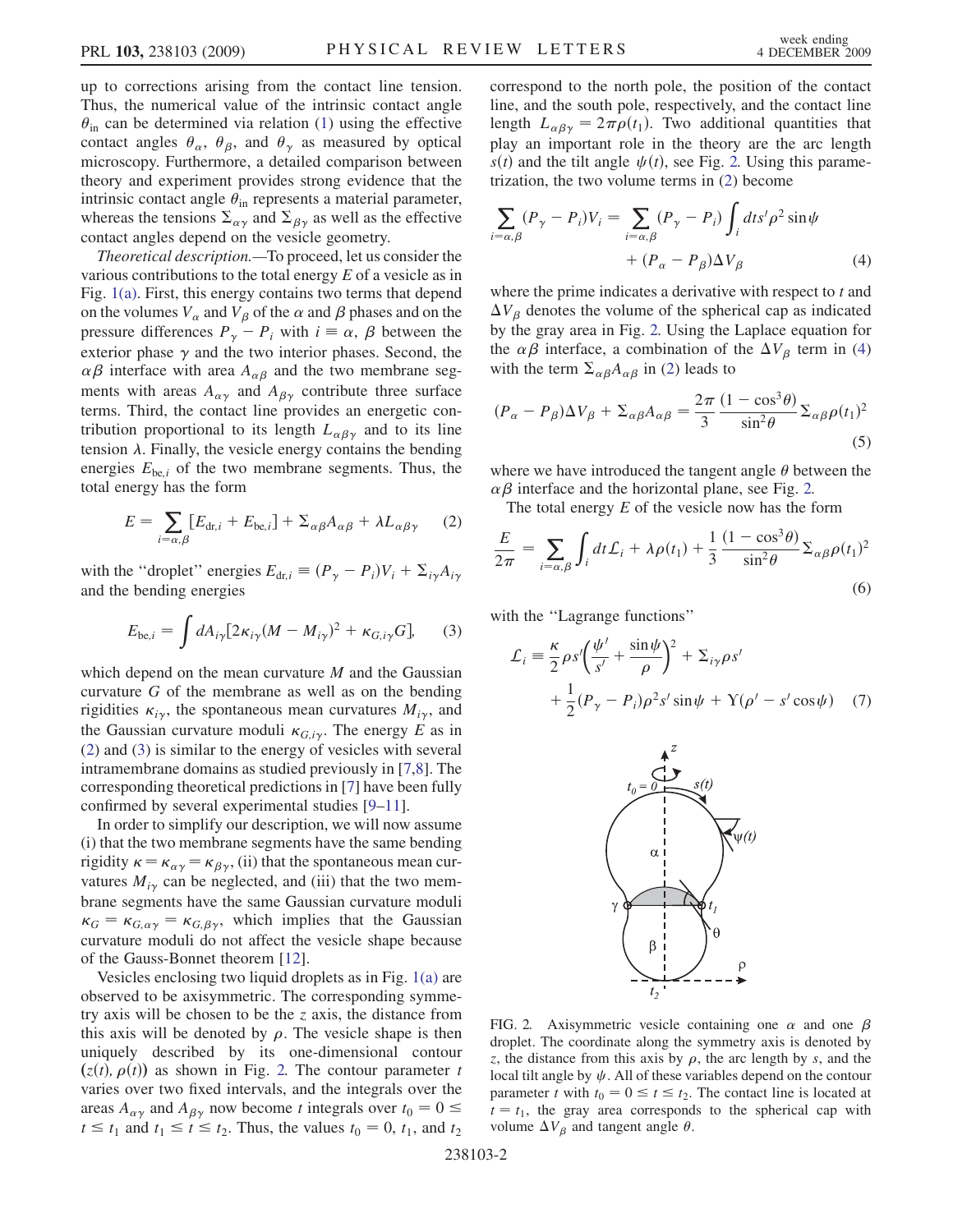and the Lagrange multiplier function  $Y$  used to ensure the geometrical relation  $\rho' = s' \cos \psi$ . The energy E in ([6](#page-1-4)) has the same form as the one used in [\[7](#page-3-6)], except for the new boundary term  $\sim \sum_{\alpha\beta}\rho(t_1)^2$  arising from the  $\alpha\beta$  interface.

The first variation of the energy  $E$  in [\(6\)](#page-1-4) leads to the same ''Euler-Lagrange'' or shape equations as derived previously in [[7\]](#page-3-6). In addition, this variation implies the boundary conditions

$$
\dot{\psi}(s_1)_{\beta} = \dot{\psi}(s_1)_{\alpha} \quad \text{with} \quad s_1 \equiv s(t_1), \tag{8}
$$

<span id="page-2-1"></span>
$$
\ddot{\psi}(s_1)_{\beta} - \ddot{\psi}(s_1)_{\alpha} = \frac{\Sigma_{\alpha\beta}}{\kappa} \sin \theta_{\text{in}} + \frac{\lambda}{\kappa \rho(s_1)} \sin \psi(s_1), \tag{9}
$$

<span id="page-2-2"></span><span id="page-2-0"></span>and

$$
\Sigma_{\beta\gamma} - \Sigma_{\alpha\gamma} = \Sigma_{\alpha\beta}\cos\theta_{\rm in} + \frac{\lambda}{\rho(s_1)}\cos\psi(s_1)
$$
 (10)

along the contact line, where the overdots now denote derivatives with respect to s and the geometrical relation  $\theta_{\rm in} = \psi(s_1) - \theta$  for the intrinsic contact angle  $\theta_{\rm in}$  has been used. The first condition ([8\)](#page-2-0) represents the torque balance along the contact line [\[13\]](#page-3-11). The second condition ([9](#page-2-1)) and the third condition [\(10\)](#page-2-2) describe the balance between the force components perpendicular and parallel, respectively, to the plane tangential to the smoothly curved membrane.

The terms in the boundary conditions ([9](#page-2-1)) and ([10](#page-2-2)) that are proportional to the contact line tension  $\lambda$  are expected to have a negligible effect on the intrinsic contact angle if the contact line distance  $\rho(s_1) \gg \rho_* \equiv \lambda/\Sigma_{\alpha\beta}$ . The tension  $\Sigma_{\alpha\beta}$  of the  $\alpha\beta$  interface has been measured to be of the order of 10  $\mu$ N/m [[4\]](#page-3-3). For the multicomponent membranes studied in [[9–](#page-3-8)[11](#page-3-9)], the line tension of the domain boundaries was found to vary between  $10^{-12}$  and  $10^{-14}$  N. If the contact line tension  $\lambda$  considered here had similar values, one would have  $1 \text{ nm} \leq \rho_* \leq 100 \text{ nm}$  and  $\rho(s_1) \gg \rho_*$  since  $\rho(s_1)$  exceeded a couple of micrometers for all vesicles studied experimentally. Therefore, the corrections arising from the line tension will now be ignored.

The force balance Eq. [\(10\)](#page-2-2) without the  $\lambda$  term can be deduced from two general properties: (i) a smoothly curved membrane along the contact line and (ii) constant mechanical tensions  $\Sigma_{i\gamma}$  within the two membrane segments. Therefore, the relation [\(10\)](#page-2-2) is not restricted to axisymmetric shapes but is valid for any shape of the vesicle.

Strong tension regime.—An experimentally relevant limit is the case, in which the interfacial energy as given by  $\Sigma_{\alpha\beta}A_{\alpha\beta}$  is much larger than the bending rigidity  $\kappa$ , i.e., if the radius  $R_{\alpha\beta} = \sqrt{A_{\alpha\beta}/\pi} \gg \sqrt{\kappa/\Sigma_{\alpha\beta}} = R_*$ . In this limit, the Euler-Lagrange or shape equations reduce to the Laplace equation for liquid droplets, and the membrane segments then attain the shapes of spherical caps, apart from a small region close to the three-phase contact line. The width of this latter region is of the order of  $R_{\ast}$ . For the membrane/polymer systems studied here, the bending rigidity  $\kappa \approx 10^{-19}$  J and the interfacial tension  $\Sigma_{\alpha\beta} \approx$ 

10  $\mu$ N/m which implies  $R_* \approx 100$  nm. Since this latter scale is below optical resolution, the vesicle membrane appears to have a kink along the contact line and the effective contact angles  $\theta_{\alpha}$ ,  $\theta_{\beta}$ , and  $\theta_{\gamma}$  as defined in Fig. [1\(a\)](#page-0-0) can be directly deduced from the optical micrographs. These contact angles satisfy the relations  $\sum_{\alpha\gamma}/\sum_{\alpha\beta} = \sin\theta_{\beta}/\sin\theta_{\gamma}$  and  $\sum_{\beta\gamma}/\sum_{\alpha\beta} = \sin\theta_{\alpha}/\sin\theta_{\gamma}$ as follows from the Neumann equations [[6\]](#page-3-5). Inserting these relations into the boundary condition [\(10\)](#page-2-2) without the  $\lambda$  term leads to ([1](#page-0-1)).

Measurements of contact angles.—Aqueous solutions composed of 2.10 wt% PEG (8 kg/mol) and 7.44 wt% dextran  $(500 \text{ kg/mol})$  were encapsulated within giant vesicles. At room temperature, the solutions prepared in this way are homogeneous. In order to induce phase separation into dextran- and PEG-rich phases, the polymer concentration was raised above the binodal curve by deflation, i.e., by exposing the vesicles to a hypertonic medium. In order to balance the resulting osmotic pressure, water was released from the vesicles. The increase in polymer concentration then induced phase separation within the vesicles. The membranes themselves consisted of 95.9 mol% 1, 2-dioleoylsn-glycero-3-phosphocholine (DOPC), 4.0 mol%  $G_{M1}$ ganglioside (brain, ovine-ammonium salt), and 0.1 mol% 1; 2- dipalmitoyl -sn- glycero -3-phosphoethanolamine-N-(lissamine rhodamine B sulfonyl) (DPPE-rhod); for further details, see [[4](#page-3-3)].

An ensemble of vesicles prepared in the same batch and deflated in the same chamber was studied in detail.



<span id="page-2-3"></span>FIG. 3 (color). (a) Effective and (b) intrinsic contact angles in degrees as a function of the reduced volume  $\nu$  for volume ratio  $V_{\alpha}/V_{\beta} = 0.33 \pm 0.06$  and essentially fixed polymer composition of the  $\alpha$  and  $\beta$  droplets. In (a), the effective contact angles  $\theta_{\alpha}$ ,  $\theta_{\beta}$ , and  $\theta_{\gamma}$  as measured for 63 different vesicles are shown in different colors (scattered symbols) and compared with the theoretical calculations (full lines); and (c),(d) Comparison between calculated vesicle shapes (left) and phase contrast vesicle images (right) for two different values of reduced volume  $v$ . The scale bars are 20  $\mu$ m.